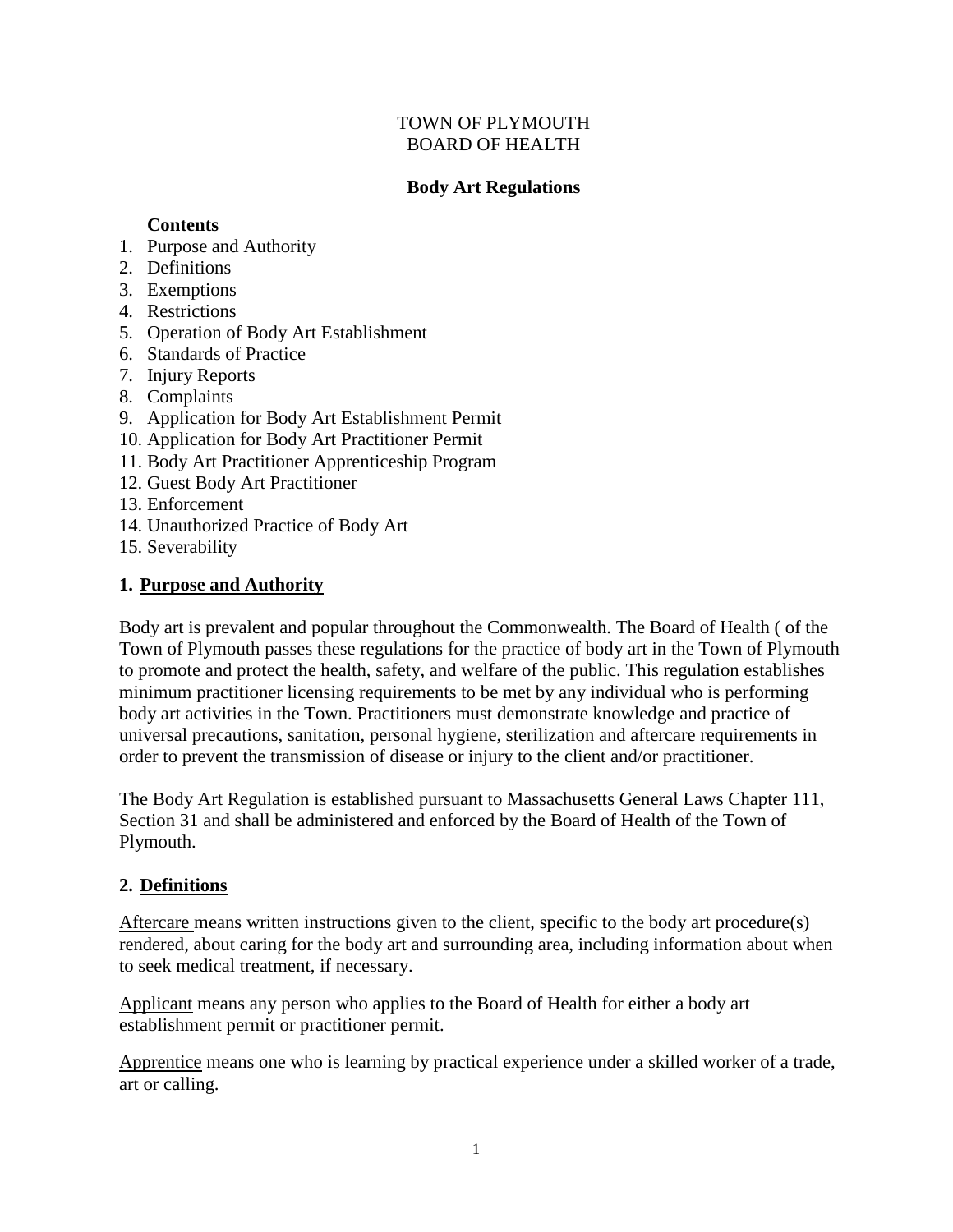Autoclave means an apparatus for sterilization utilizing steam pressure at a specific temperature over a period of time.

Autoclaving means a process which results in the destruction of all forms of microbial life, including highly resistant spores, by the use of an autoclave for a minimum of thirty minutes at 20 pounds of pressure (PSI) at a temperature of 270 degrees Fahrenheit.

Bloodborne Pathogens Standard means OSHA Guidelines Contained in 29 CRF 1910.1030, entitled "Occupational Exposure to Bloodborne Pathogens".

Board of Health or Board means the Board of Health of the Town of Plymouth that has jurisdiction in the community in which a body art establishment is located, including the Board's Agents and/or Officers.

Body Art means the practice of physical body adornment by permitted establishment and practitioners using, but not limited to, the following techniques: body piercing, tattooing, cosmetic tattooing, microblading, branding, and scarification. This definition does not include practices that are considered medical procedures by the Board of Registration in Medicine, such as implants under the skin, which are prohibited.

Body Art Establishment or Establishment means a location, place or business that has been granted a permit by the Board, whether public or private, where the practices of body art are performed, whether or not for profit.

Body Art Practitioner Apprentice means an individual who has completed the minimum educational requirements of this regulation but has not met the training requirement and is practicing body art at a licensed body art establishment under the supervision of a fully permitted master practitioner as defined in this regulation.

Body Art Practitioner or Practitioner means a specifically identified individual who has been granted a permit by the Board to perform body art in an establishment that has been granted a permit by the Board.

Body Piercing means puncturing or penetrating the skin of a client with pre-sterilized single-use needles and the insertion of pre-sterilized jewelry or other adornment into the opening. This definition excludes piercing of the earlobe with a pre-sterilized single-use stud-and-clasp system manufactured exclusively for ear piercing.

Braiding means the cutting of strips of skin of a person, which strips are then to be intertwined with one another.

Branding means inducing a pattern of scar tissue by the use of a heated material (usually metal) to the skin, making a serious burn, which eventually becomes a scar.

Cleaning area means the area in a Body Art Establishment used in the sterilization or other cleaning of instruments or other equipment used for the practice of body art.

Client means a member of the public who requests a body art procedure at a body art establishment.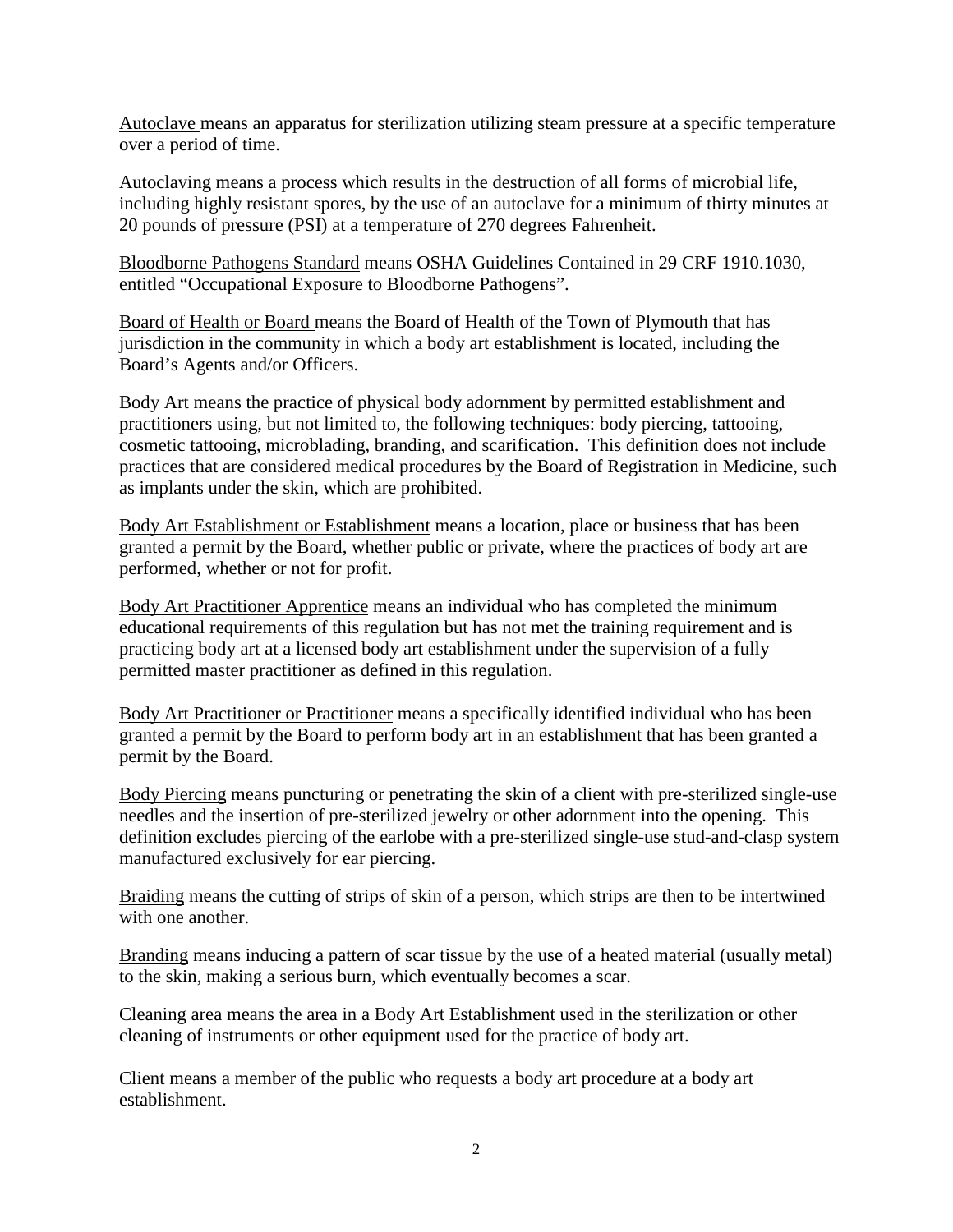Contaminated Waste means waste as defined in 105 CMR 480.000: Storage and Disposal of Infectious or Physically Dangerous Medical or Biological Waste, State Sanitary Code, Chapter VIII and/or 29 Code of Federal Regulation part 1910.1030. This includes any liquid or semiliquid blood or other potentially infectious material in a liquid or semi-liquid state if compressed; items on which there is dried blood or other potentially infectious material and which are capable of releasing these materials during handling; sharps and any waste containing blood or other potentially infectious material.

Cosmetic tattooing, also known as permanent or semi-permanent cosmetics, micro pigment implantation or dermal pigmentation, means the implantation of pigment around the eyes, lips and cheeks of the face and hair limitation.

Disinfectant means a product registered as a disinfectant by the U.S. Environmental Protection Agency (EPA).

Disinfection means the destruction of disease-causing microorganism on inanimate objects or surfaces, thereby rendering these objects safe for use or handling.

Ear piercing means the puncturing of the lobe of the ear with a presterilized single-use stud-andclasp ear-piercing system following the manufacturer instruction.

Equipment means all machinery, including fixtures, containers, vessels, tools, devices, implements, furniture, display and storage areas, sinks and all other apparatus and appurtenances used in connection with the operation of a body art establishment.

Exposure means an event whereby there is an eye, mouth or other mucus membrane, non-intact skin or parenteral contact with the blood or bodily fluids of another person or contact of an eye, mouth or other mucous membrane, non-intact or parenteral contact with other potentially infectious matter.

Guest Body Art Practitioner means a visiting body art practitioner possessing a temporary permit issued by the Board to perform body art in the Town.

Hand Sink means a lavatory equipped with hot and cold running water under pressure, used solely for washing hands, arms or other portions of the body.

Hot water means water that attains and maintains a temperature of 110F – 130F.

Instruments Used for Body Art means hand pieces, needles, needle bars, and other instruments that may come in contact with a client's body or may be exposed to bodily fluids during any body art procedure.

Invasive means entry into a client's body either by incision or insertion of any instruments into or through the skin or mucosa, or by any other means intended to puncture, break, or otherwise compromise the skin or mucosa.

Jewelry means any ornament inserted into a newly pierced area, which must be made of surgical implant-grade stainless steel; solid 14k or 18K white or yellow gold, niobium, titanium, or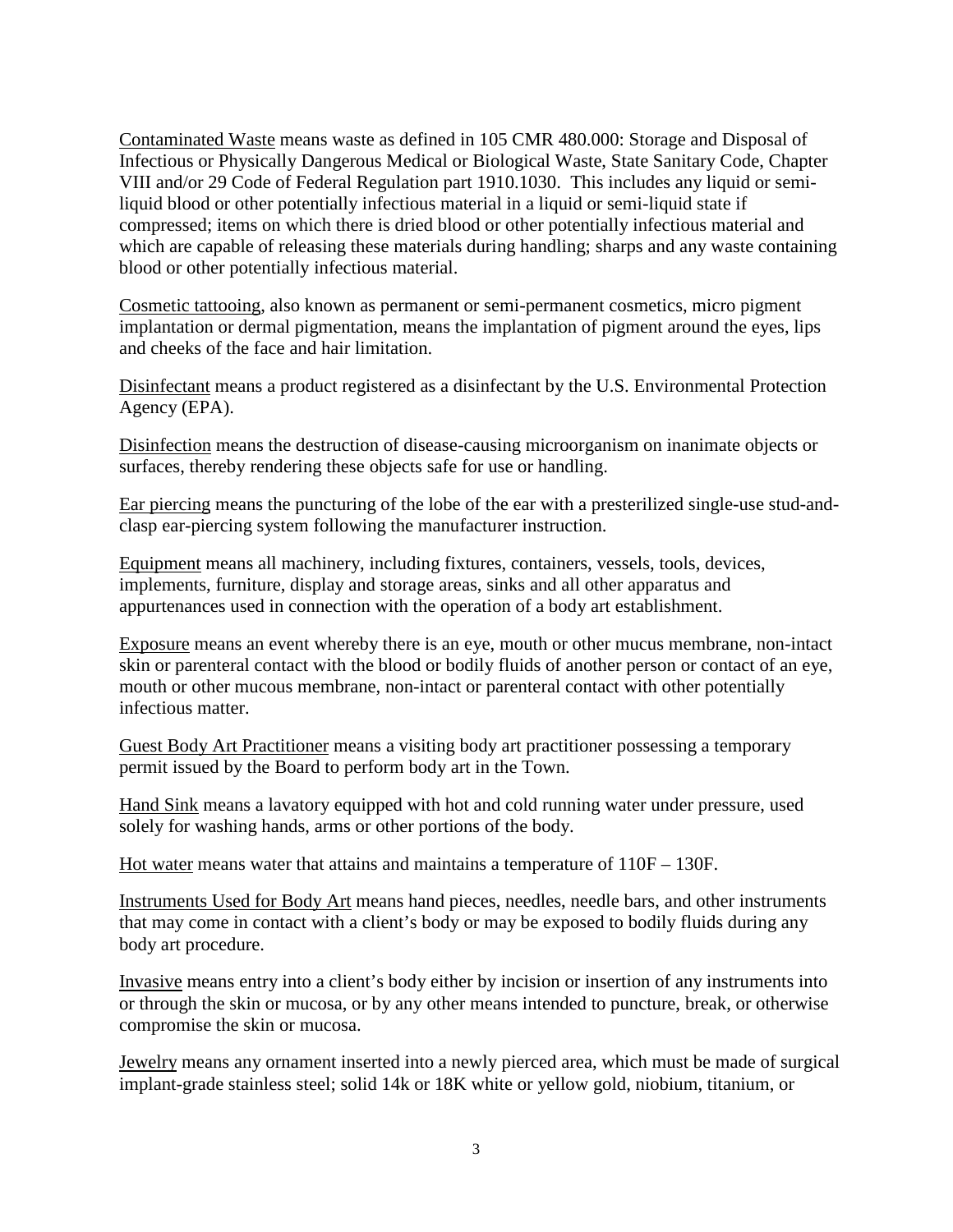platinum; or a dense, low-porosity plastic, which is free of nicks, scratches, or irregular surfaces and has been properly sterilized prior to use.

Light colored means a light reflectance value of 70 percent or greater.

Master Practitioner means a specifically identified individual with at least five years experience in the field of body art with a minimum two years as a body art practitioner permitted by the Board.

Minor means any person under the age of eighteen (18) years.

Mobile Body Art Establishment means any trailer, truck, car, van, camper or other motorized or non-motorized vehicle, a shed, tent, or other movable structure, in which any person intends or attempts to conduct Body Art procedures, bar, home, private residence or other facility wherein, or concert, fair, party or other single event or celebration whereas one desires to, or actually does conduct Body Art procedures, excepting only a Body Art Establishment.

Operator means any person whom individually or jointly or severally with others, owns, or controls an establishment.

Permit means Board approval in writing to either (1) operate a body art establishment or (2) operate as a body art practitioner within a body art establishment. Board approval shall be granted solely for the practice of body art pursuant to these regulations. Said permit is exclusive of the establishment's compliance with other licensing or permitting requirements that may exist with other federal, state, or local licensing or permitting requirements that may exist.

Person means an individual, any form of business or social organization or any other nongovernmental legal entity, including but not limited to corporations, partnerships, limited liability companies, associations, trusts or unincorporated organizations.

Physician means an individual licensed as a qualified physician by the Board of Registration in Medicine pursuant to M.G.L. C 112, s. 2.

Procedure surface means any surface of an inanimate object that makes contact with the client's unclothed body during a body art procedure, skin preparation of the area adjacent to and including the body art procedure, or any associated work area that may require sanitizing.

Sanitary means clean and free of agents of infection or disease.

Sanitize means the application of a US. EPA registered sanitizer on a cleaned surface in accordance with the label instructions.

Scarification means altering skin texture by cutting the skin and controlling the body's healing process in order to produce wounds, which result in permanently raised wheals or bumps known as keloids.

Sharps means any object, sterile or contaminate, that may intentionally or accidentally cut or penetrate the skin or mucosa, including, but not limited to, needle devices, lancets, scalpel blades, razor blades, and broken glass.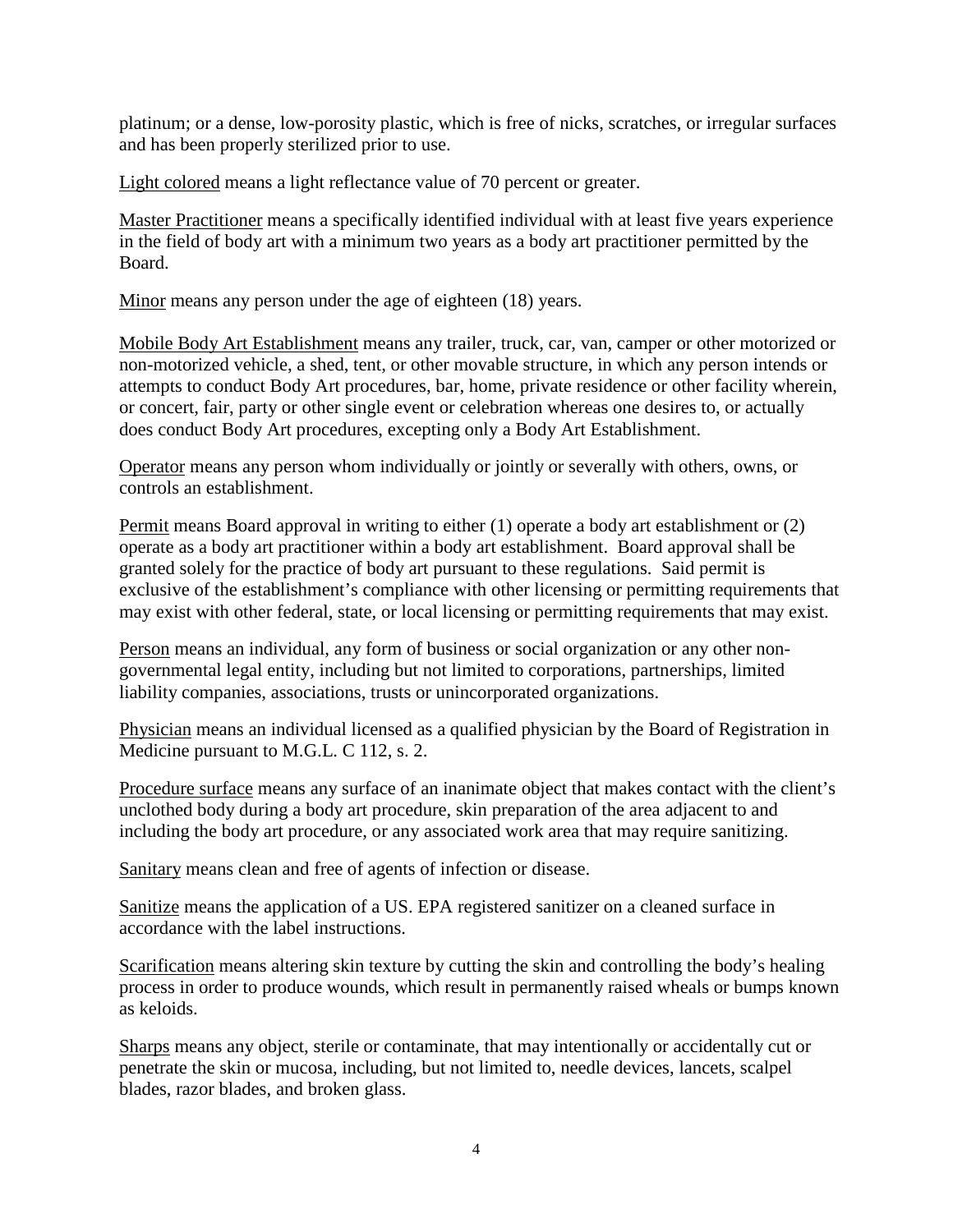Sharps Container means a puncture-resistant, leak-proof container that can be closed for handling, storage, transportation, and disposal and that is labeled with the International Biohazards Symbol.

Single Use Items means products or items that are intended for one-time, one-person use and are disposed of after use on each client, including, but not limited to cotton swabs or balls, tissues or paper products, paper or plastic cups, gauze and sanitary coverings, razors, piercing needles, scalpel blades, stencils, ink cups, and protective gloves.

Sterilize means the use of a physical or chemical procedure to destroy all microbiological life including highly resistant bacterial endospores.

Tattoo means the indelible mark, figure or decorative design introduced by insertion of dyes or pigments into or under the subcutaneous portion of the skin.

Three Dimensional "3D" Body Art or Beading or Implantation means the form of body art consisting of, or requiring the placement, injection or insertion of an object, device or other thing made of matters such as steel, titanium, rubber, latex, plastic, glass or other inert materials, beneath the surface of the skin of a person. This term does not include Body Piercing.

Ultrasonic Cleaning Unit means a unit approved by the Board, physically large enough to submerge instruments in liquid, which removes all foreign matter from the instruments by means of high frequency oscillations transmitted through the contained liquid.

Universal Precautions means a set of guidelines and controls, published by the Centers for Disease Control and Prevention (CDC), as "Guidelines for Prevention of Transmission of Human Immunodeficiency Virus (HIV) and Hepatitis B Virus (HBV) to Health-Care and Public-Safety Workers" in Morbidity and Morality Weekly Report (MMWR), June 23, 1989, Vol. 38, No. S-6, and as "Recommendations for Preventing Transmission of Human Immunodeficiency Virus and Hepatitis B Virus to Patients During Exposure-Prone Invasive Procedures: in MMWR, July 12, 1991, Vol. 40, No. RR-8. This method of infection control requires the employer and the employee to assume that all human blood and specified human body fluids are infectious for HIV, HBV, and other blood pathogens. Precautions include hand washing, gloving, personal protective equipment, injury prevention and proper handling and disposal of needles, other sharps instruments, and blood and body fluid-contaminated products.

# **3. Exemptions**

- A. Physicians licensed in accordance with M.G.L., C. 112, S. 2, who perform body art procedures as part of patient treatment are exempt from these regulations.
- B. Individuals who pierce only the lobe of the ear with a presterilized single-use stud-andclasp ear-piercing system are exempt from these regulations.

# **4. Restrictions**

A. No tattooing, piercing of genitalia, branding or scarification shall be performed on a person under the age of 18.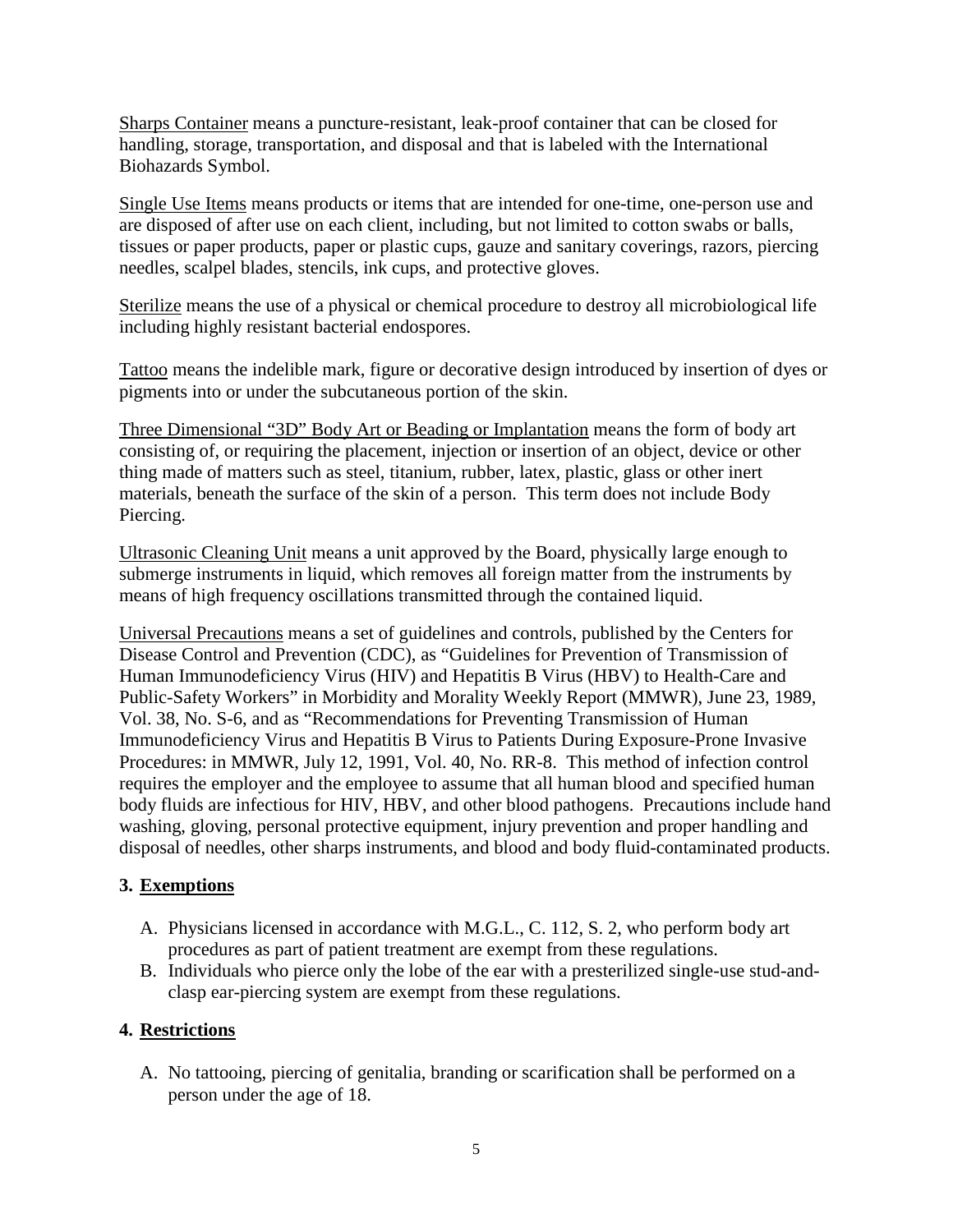- B. Body piercing, and not the piercing of genitalia, may be performed on a person under the age of 18 provided that the person is accompanied by a properly identified parent, legal custodial parent or legal guardian who has signed a form consenting to such procedure. Properly identified means providing a valid government issued photo ID of the adult and an original or copy of a valid birth certificate of the minor.
- C. Body art shall not be performed on animals.
- D. The following body piercings are hereby prohibited: piercing of the uvula, piercing of the tracheal area, piercing of the neck, piercing of the ankle, piercing between the ribs or vertebrae, piercing of the web area of the hand or foot, piercing of the lingual area, excluding the nipple, piercing of the anus, piercing of the eyelid, whether top or bottom, piercing of the gums, piercing or skewing of the testicle, so called "deep" piercing of the penis – meaning piercing through the shaft of the penis or "trans-penis", piercing in any area from the corona glandis to the pubic bone, so called "deep" piercing of the scrotum – meaning piercing through the scrotum or "transcrotal" piercing, so called "deep" piercing of the vagina, piercing of the genitalia.
- E. The following practices are hereby prohibited unless performed by a medical doctor licensed by the Commonwealth of Massachusetts: tongue splitting, braiding, three dimensional/beading/implementation, tooth filing/fracturing/removal/tattooing, cartilage modification, amputation, genital modification, and introduction of saline or other liquids.

#### **5. Operation of Body Art Establishments**

Unless otherwise ordered or approved by the Board, each body art establishment shall be constructed, operated and maintained to meet the following minimum requirements.

A. Zoning:

Body Art facility or Body Art Establishments shall be located in a location which conforms to the Zoning requirements of the Town of Plymouth.

B. Plans:

Every operator or applicant for a Body Art Establishment permit shall submit to the Board scaled plans and specifications of the proposed facility wherein any Body Art activity is intended to be conducted demonstrating the compliance of the facility with this Body Art Regulation. The Board may require an on-sight inspection of the proposed facility to determine and/or ensure compliance with the requirements of this Body Art Regulation prior to the issuance by the Board of a Body Art Establishment Permit pursuant to this Body Art Regulation.

- C. Physical Plant:
	- 1) Walls, floors, ceilings and procedure surfaces shall be smooth, durable, and free of open holes or cracks, light-colored, washable and in good repair. Walls, floors and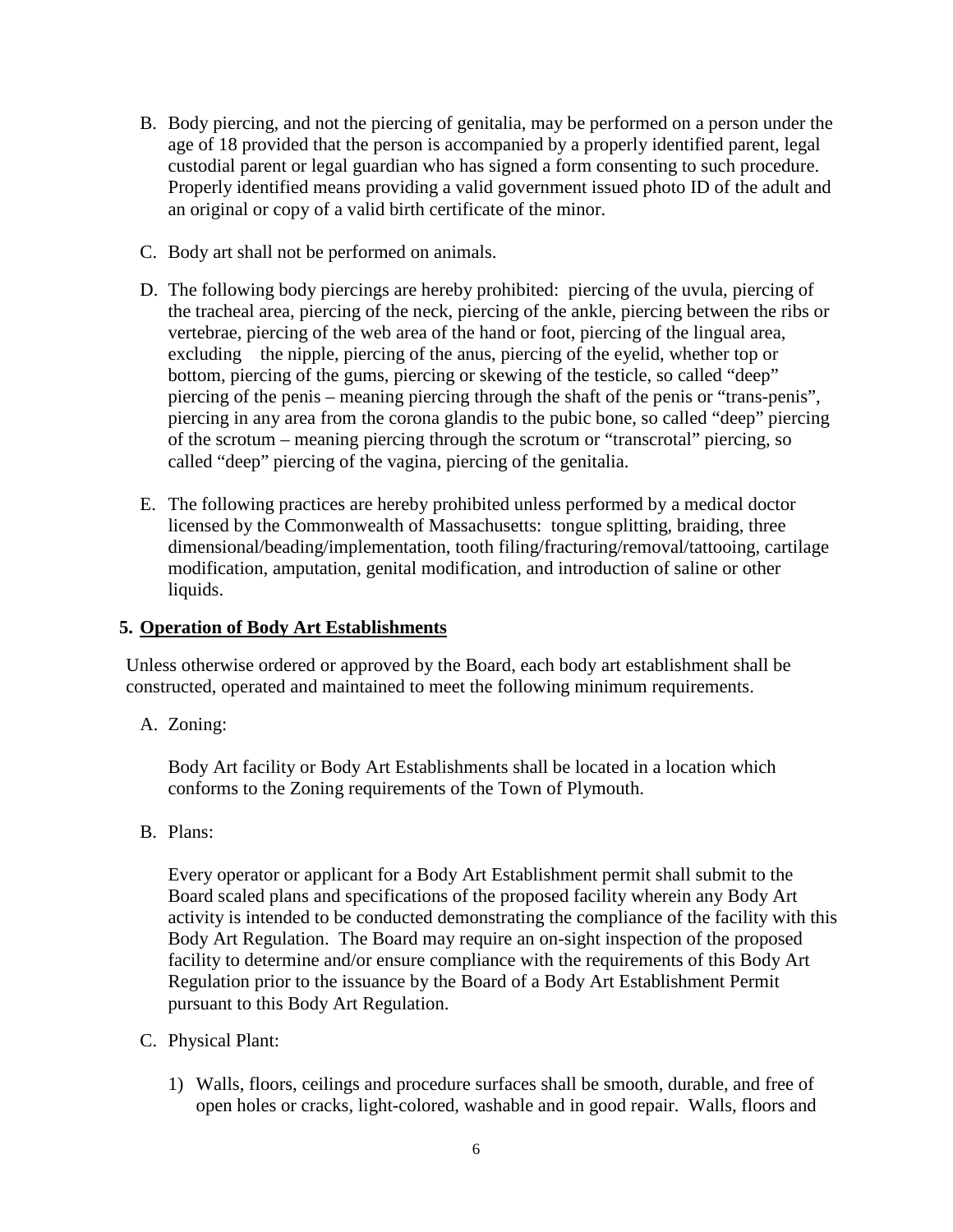ceilings shall be maintained in a clean condition. All procedure surfaces, including client chairs/benches, shall be of such construction as to be easily cleaned and sanitized after each client.

- 2) Solid partitions or walls extending from floor to ceiling shall separate the establishment's space from any other room used for human habitation, any food establishment or room where food is prepared, any hair salon, any retail sales, or any other such activity that may cause potential contamination of work surface.
- 3) The establishment shall take all measures necessary to ensure against the presence or breeding of insects, vermin and rodents within the establishment.
- 4) Each body art station shall have a minimum of 45 square feet of floor space for each practitioner. Each establishment shall have an area that may be screened from public view for clients requesting privacy. Multiple body art stations shall be separated by a divider or partition at a minimum.
- 5) The establishment shall be well ventilated and provided with an artificial light source equivalent to at least 20 foot candles 3 feet off the floor, except that at least 100 foot candles shall be provided at the level where instruments and sharps are assembled and in all cleaning areas.
- 6) All electrical outlets in operator areas and cleaning areas shall be equipped with approved ground fault (GFCI) protected receptacles.
- 7) A separate, readily accessible hand sink with hot and cold running water under pressure, preferably equipped with wrist or foot operated controls and supplied with liquid soap, and disposable paper towels stored in fixed dispensers shall be readily accessible within the establishment. Each operator area shall have a hand sink.
- 8) There shall be a sharps container in each operator area and cleaning area.
- 9) There shall be a minimum of one toilet room containing a toilet and sink. The toilet room shall be provided with toilet paper, liquid hand soap, paper towels stored in a fixed dispenser. A body art establishment permanently located within a retail shopping center, or similar setting housing multiple operations within one enclosed structure having shared entrance and exit points, shall not be required to provide a separate toilet room if facilities are located in the retail shopping center within 300 feet of the body art establishment so as to be readily accessible to any client or practitioner.
- 10) The public water supply entering a body art establishment shall be protected by a testable, reduced pressure backflow preventer installed in accordance with 142 Code of the Massachusetts Regulation 248 as amended from time to time.
- 11) At least one covered, foot operated waste receptacle shall be provided in each operator area and each toilet room. Receptacles in the operator area shall be emptied daily. Solid waste shall be stored in covered, leakproof, rodent-resistant containers and shall be removed from the premises at least weekly.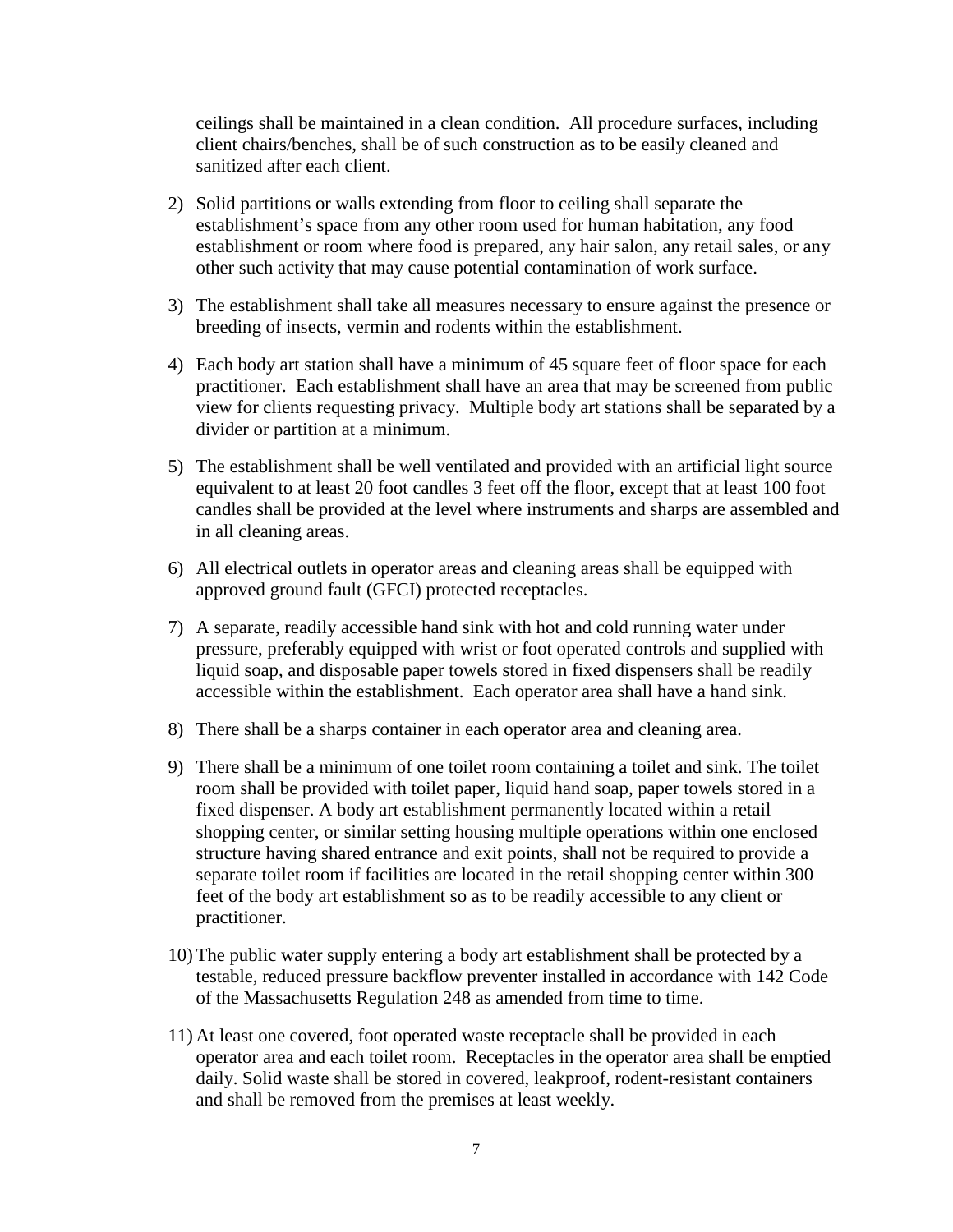- 12) At least one janitorial sink shall be provided in each body art establishment for use in cleaning the establishment and proper disposal of non-contaminated liquid wastes in accordance with all applicable Federal, State and local laws. Said sink shall be of adequate size equipped with hot and cold running water under pressure and permit the cleaning of the establishment and any equipment used for cleaning.
- 13) All instruments and supplies shall be stored in clean, dry and covered containers. Containers shall be kept in a secure area specifically dedicated to the storage of all instruments and supplies.
- 14) The establishment shall have a cleaning area. Every cleaning area shall have an area for the placement of an autoclave or other sterilization unit located or positioned a minimum of 36 inches from the required ultrasonic cleaning unit.
- 15) The establishment shall have a customer waiting area, exclusive and separate from any work station, instrument storage area, cleaning area or any other area in the body art establishment used for body art activity.
- 16) No animals of any kind shall be allowed in a body art establishment except service animals used by persons with disabilities (e.g., Seeing Eye dogs). Fish aquariums shall be allowed in waiting rooms and nonprocedural areas.
- 17) Smoking, eating or drinking is prohibited in the area where body art is performed, with the exception of non-alcoholic fluids being offered to a client during or after a body art procedure.
- D. Requirements for Single Use Items, Including Inks, Dyes and Pigments:
	- 1) Single-use items shall not be used on more than one client for any reason. After use, all single-use sharps shall be immediately disposed of in an approved sharps container pursuant to 105 CMR 480.000.
	- 2) All products applied to the skin, such as but not limited to body art stencils, applicators, gauze and razors, shall be single-use and disposable.
	- 3) Hollow bore needles or needles with cannula shall not be reused.
	- 4) All inks, dyes, pigments, solid core needles and equipment shall be specifically manufactured for performing body art procedures and shall be used according to manufacturer's instructions.
	- 5) Inks, dyes or pigments may be mixed and may only be diluted with water from an approved potable source. Immediately before a tattoo is applied, the quantity of the dye to be used shall be transferred from the dye bottle and placed into single-use paper cups or plastic caps. Upon completion of the tattoo, these single-use cups or caps and their contents shall be discarded.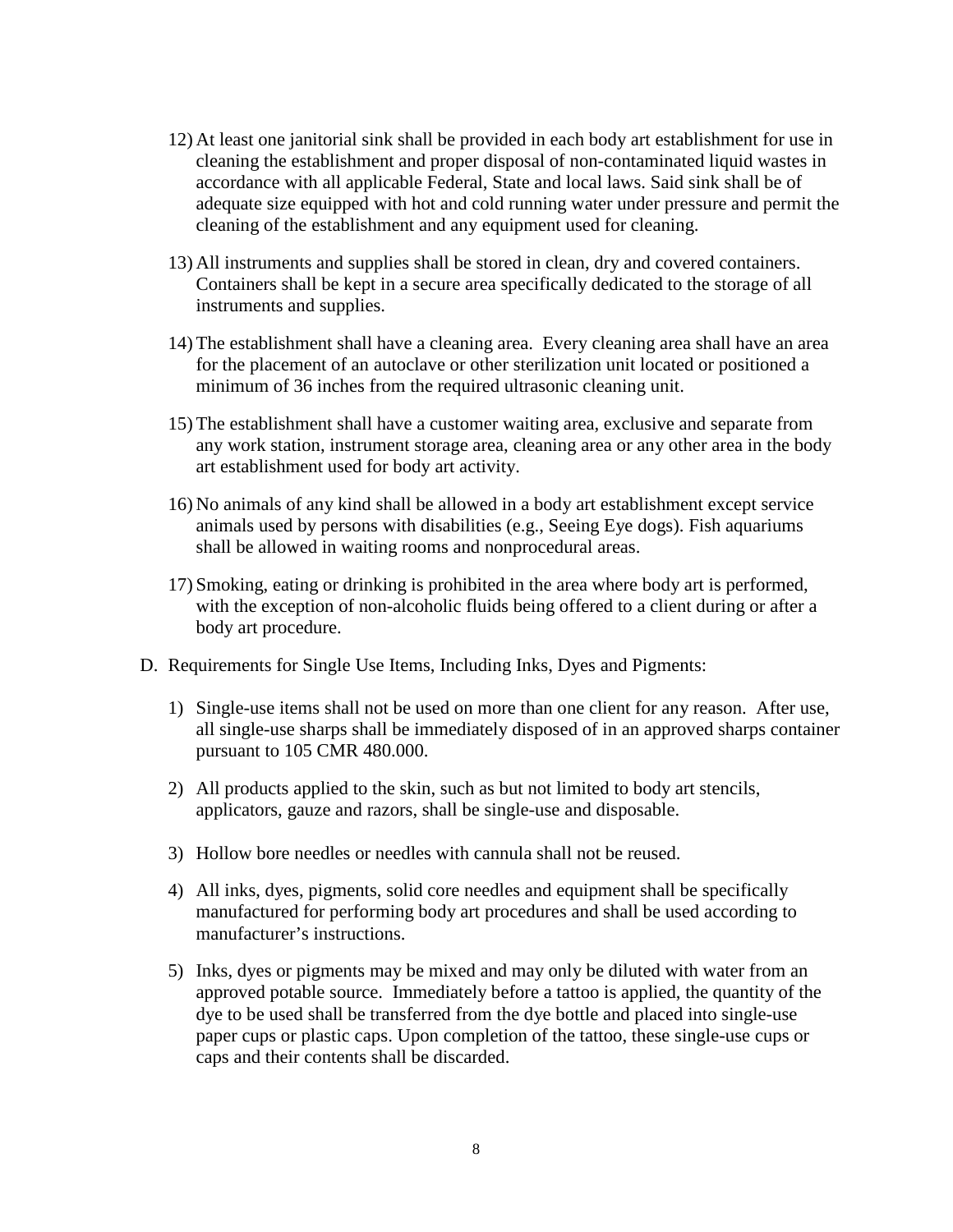- E. Sanitation and Sterilization Measures and Procedures:
	- 1) All non-disposable instruments used for body art, including all reusable solid core needles, pins and stylets, shall be cleaned thoroughly after each use by scrubbing with an appropriate soap or disinfectant solution and hot water, (to remove blood and tissue residue), and shall be placed in an ultrasonic unit sold for cleaning purposes under approval of the U.S. Food and Drug Administration and operated in accordance with manufacturer's instructions.
	- 2) After being cleaned, all non-disposable instruments used for body art shall be packed individually in sterilizer packs and subsequently sterilized in a steam autoclave sold for medical sterilization purposes under approval of the U.S. Food and Drug Administration. All sterilizer packs shall contain either a sterilizer indicator or internal temperature indicator. Sterilizer packs must be dated with an expiration date not to exceed six (6) months.
	- 3) The autoclave shall be used, cleaned and maintained according to manufacturer's instruction. A copy of the manufacturer's recommended procedures for the operation of the autoclave must be available for inspection by the Board. Autoclaves shall be located away from work stations or areas frequented by the public.
	- 4) Each holder of a permit to operate a body art establishment shall demonstrate that the autoclave used is capable of attaining sterilization by monthly spore destruction tests. These tests shall be verified through an independent laboratory. The permit shall not be issued or renewed until documentation of the autoclave's ability to destroy spores is received by the Board. These test records shall be retained by the operator for a period of three (3) years and forwarded monthly to the Board of Health.
	- 5) All instruments used for body art procedures shall remain stored in sterile packages until just prior to the performance of a body art procedure. After sterilization, the instruments used in body art procedures shall be stored in a dry, clean cabinet or other tightly covered container reserved for the storage of such instruments.
	- 6) Sterile instruments may not be used if the package has been breached or after the expiration date without first repackaging and re-sterilizing.
	- 7) If the body art establishment uses only sterile single-use, disposable instruments and products, and uses sterile supplies, an autoclave shall not be required.
	- 8) When assembling instruments used for body art procedures, the operator shall wear disposable medical gloves and use medically recognized sterile techniques to ensure that the instruments and gloves are not contaminated.
	- 9) Reusable cloth items shall be mechanically washed with detergent and mechanically dried after each use. The cloth items shall be stored in a dry, clean environment until used. Should such items become contaminated directly or indirectly with bodily fluids, the items shall be washed in accordance with standards applicable to hospitals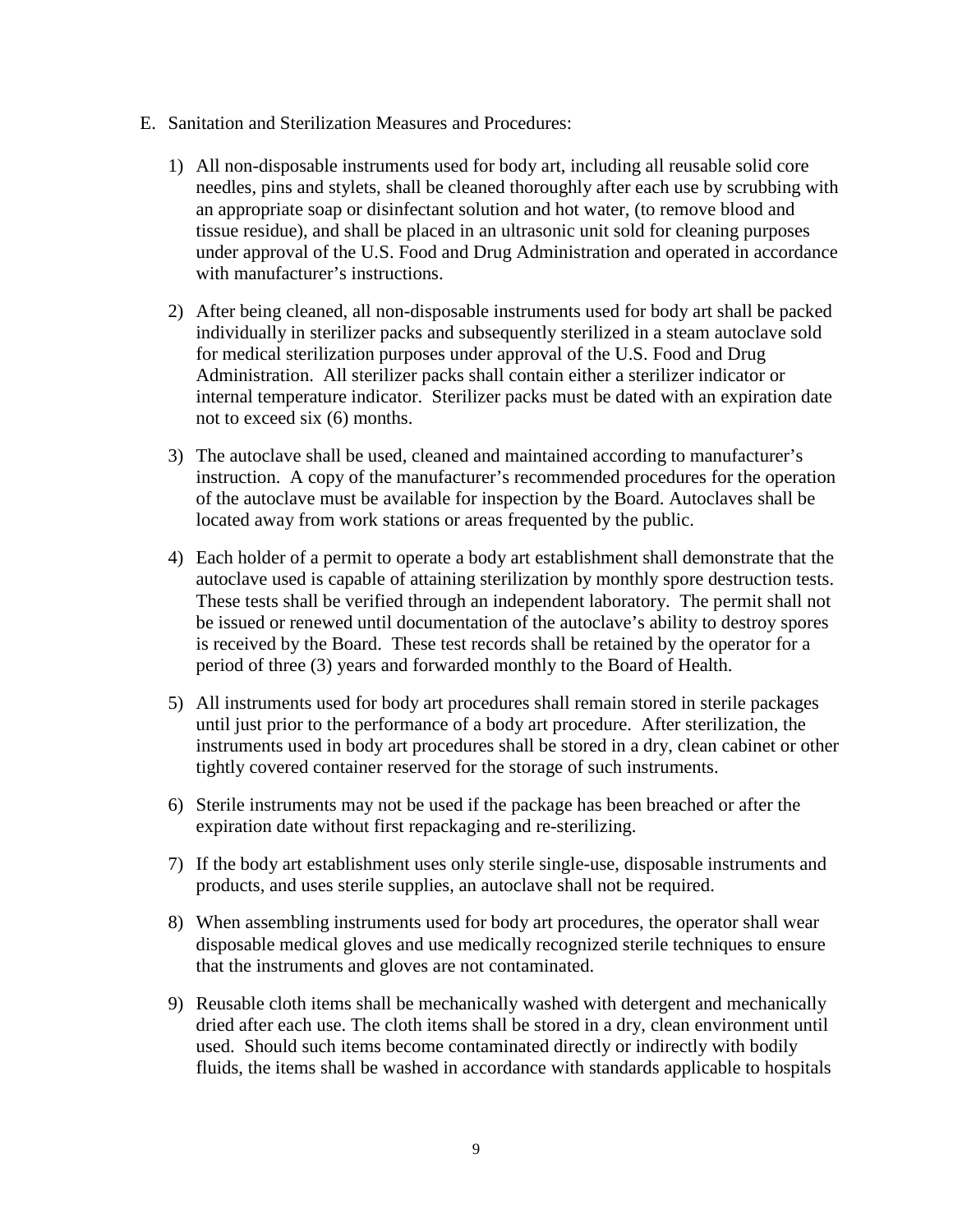and medical care facilities, at a temperature of 120F with the use of chlorine disinfectant.

F. Posting Requirements:

The following shall be prominently displayed:

- 1) A Disclosure Statement, a model of which shall be available from the Board. A Disclosure Statement shall also be given to each client, advising him/her of the risks and possible consequences of body art procedures.
- 2) The name, address and phone number of the Board of Health.
- 3) An Emergency Plan, including:
	- a) plan for the purpose of contacting police, fire or emergency medical services in the event of an emergency.
	- b) a telephone in good working order shall be easily available and accessible to all employees and clients during all hours of operation.
	- c) a sign at or adjacent to the telephone indicating the correct emergency telephone numbers.
- 4) An occupancy and use permit as issued by the local building official.
- 5) A current establishment permit.
- 6) Each practitioner's permit.
- G. Establishment Recordkeeping: The establishment shall maintain the following records in a secure place on the premise for a minimum of three (3) years and such records shall be made available to the Board upon request:
	- 1) Establishment information, which shall include:
		- a) establishment name
		- b) hours of operation
		- c) owner's name and address
		- d) a complete description of all body art procedures performed
		- e) an inventory of all instruments and body jewelry, all sharps, and all inks used for any and all body art procedures, including names of manufacturers and serial or lot numbers, if applicable. Invoices or packing slips shall satisfy this requirement;
		- f) a Safety Data Sheet, when available, for each ink and dye used by the establishment;
		- g) copies of waste hauler manifests within the current year;
		- h) copies of commercial biological monitoring tests within the current year;
		- i) Exposure incident reports (kept permanently) within the current year; and
		- j) A copy of these regulations (most recently updated version).
	- 2) Employee information, which shall include:
		- a) full legal names and exact duties
		- b) date of birth
		- c) home address
		- d) home/work phone numbers
		- e) identification photograph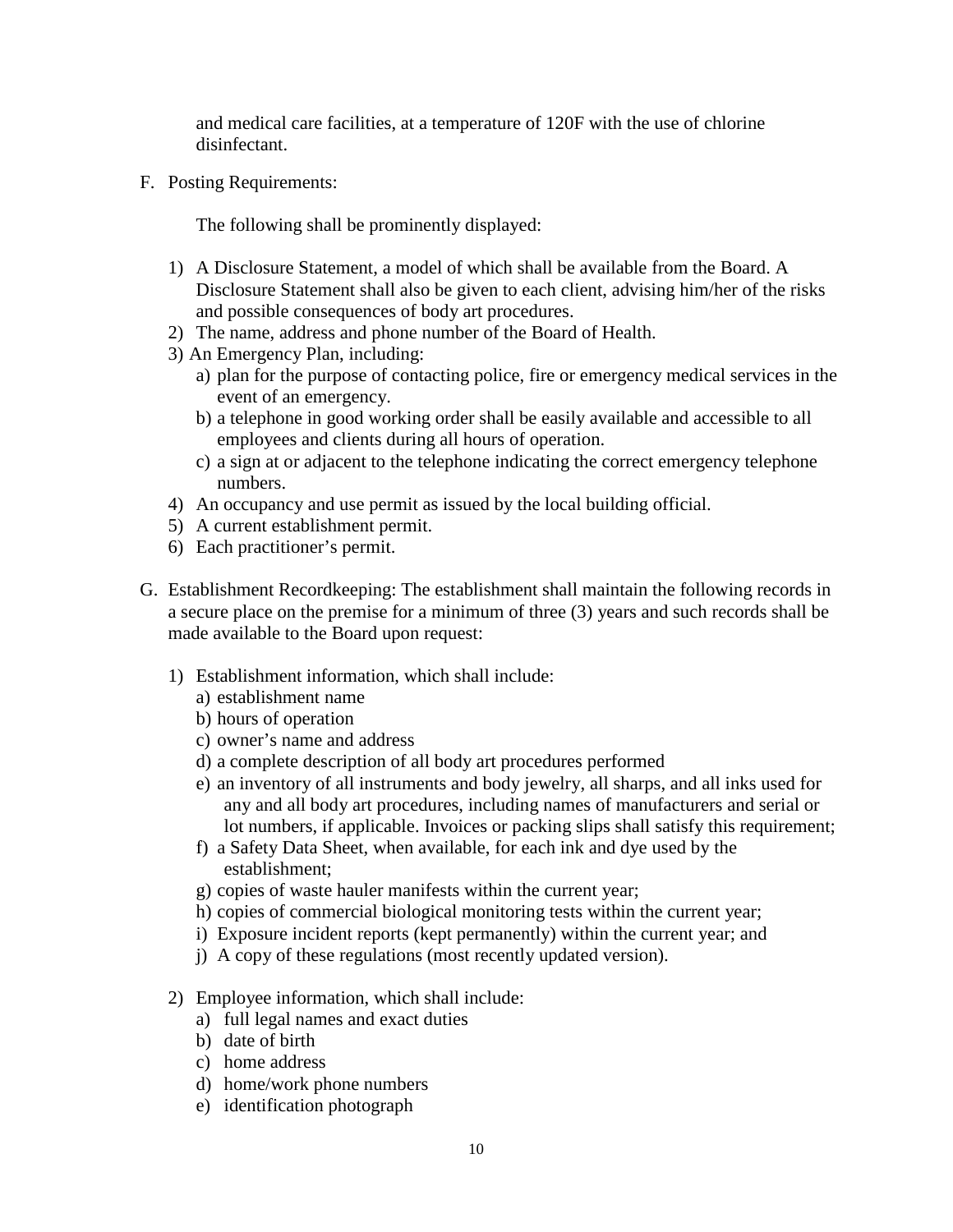- f) dates of employment
- g) Hepatitis B vaccination status or provider declination notification
- h) training records
- 3) Client Information, which shall include:
	- a) name;
	- b) age and valid government issued photo ID;
	- c) address of the client;
	- d) date of the procedure;
	- e) name of the practitioner who performed the procedure(s);
	- f) description of procedure(s) performed and the location on the body;
	- g) a signed consent form as specified by  $6(D)(2)$ ; and
	- h) if the client is a person under the age of 18, proof of parental or guardian identification, presence and consent including a copy of the photographic identification of the parent or guardian
- 4) Client information shall be kept confidential at all times.
- 5) Exposure Control Plan:

Each establishment shall create, update and comply with an Exposure Control Plan. The plan shall be submitted to the Board for review so as to meet all the requirements of OSHA regulations, to include, but not limited to 29 Code of Federal Regulation 1910.1030 OSHA Bloodborne Pathogens Standards as et.seq, as amended from time to time. A copy of the plan shall be made available to the Board upon request.

6) No person shall establish or operate a Mobile or Temporary Body Art Establishment.

#### **6. Standards of Practice**

Practitioners are required to comply with the following minimum health standards:

- A. A practitioner shall perform all body art procedures in accordance with Universal Precautions set forth by the U.S. Centers for Disease Control and Prevention.
- B. A practitioner shall refuse service to any person who may be under the influence of alcohol or drugs.
- C. Practitioners who use ear-piercing systems must conform to the manufacturer's directions for use, and to applicable U.S. Food and Drug Administration requirements. No practitioner shall use an ear-piercing system on any part of the client's body other than the lobe of the ear.
- D. Health History and Client Informed Consent. Prior to performing a body art procedure on a client, the practitioner shall: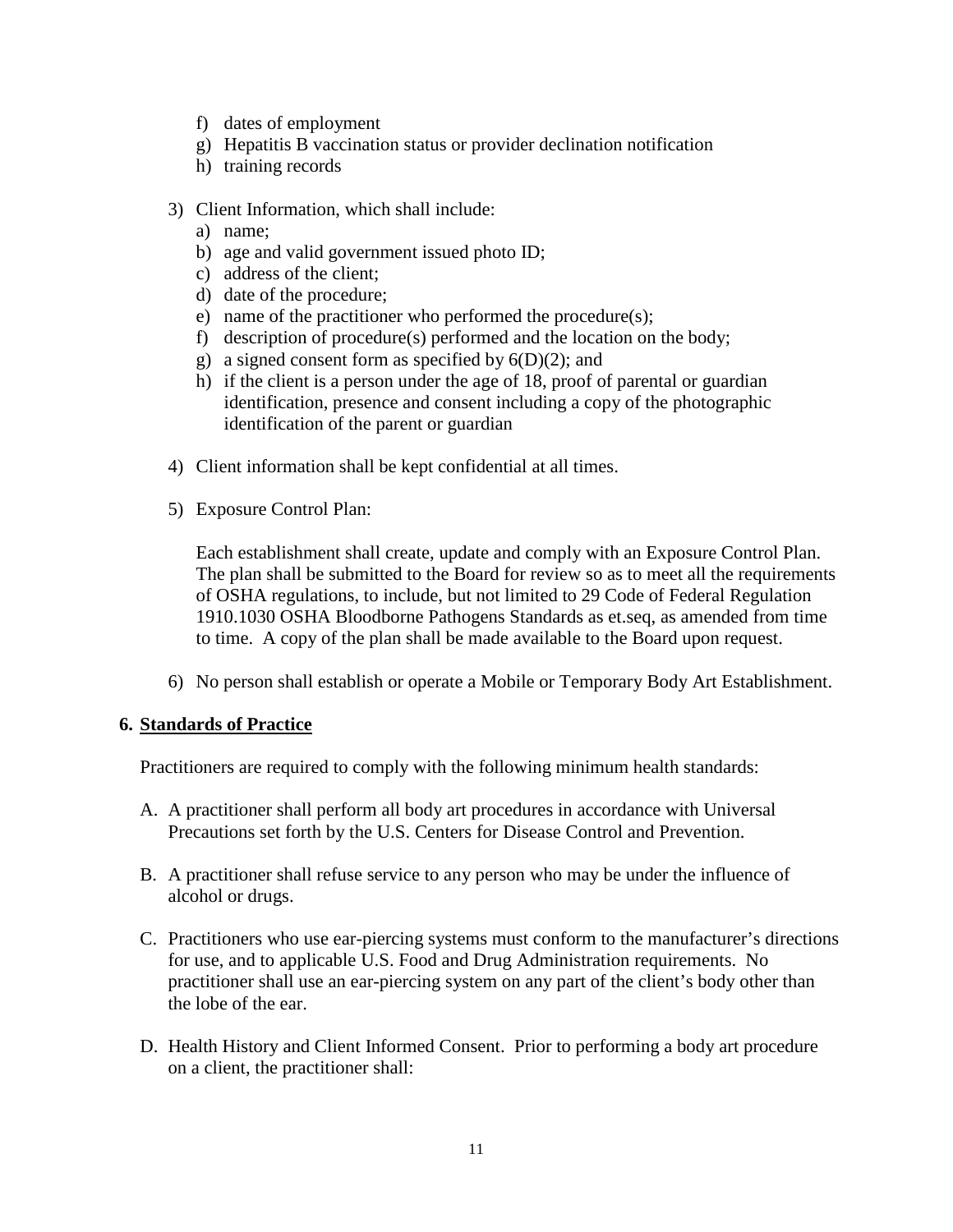- 1) Inform the client, verbally and in writing that the following health conditions may increase health risks associated with receiving a body art procedure:
	- a) history of diabetes
	- b) history of hemophilia (bleeding)
	- c) history of skin disease, skin lesions or skin sensitivities to soaps, disinfectants, etc.
	- d) history of allergies or adverse reactions to pigments, dyes other sensitivities
	- e) history of epilepsy, seizures, fainting or narcolepsy
	- f) use of medications such as anticoagulants, which thin the blood and/or interfere with blood clotting
	- g) any other conditions such as hepatitis or HIV
- 2) Require that the client sign a form confirming that the above information was provided, that the client does not have a condition that prevents them from receiving body art, that the client consents to the performance of the body art procedure and that the client has been given the aftercare instructions as required by section  $6(K)$ .
- E. A practitioner shall maintain the highest degree of personal cleanliness, conform to best standard hygienic practices, and wear clean clothes when performing body art procedures. Before performing body art procedures, the practitioner must thoroughly wash his or her hands in hot running water with liquid soap, then rinse hands and dry with disposable paper towels. This shall be done as often as necessary to remove contaminants.
- F. In performing body art procedures, a practitioner shall wear disposable single use gloves. Gloves shall be changed if they become pierced, torn, or otherwise contaminated by contact with any unclean surfaces or objects or by contact with a third person. The gloves shall be discarded, at a minimum, after the completion of each procedure on an individual client, and hands shall be washed in accordance with Section E before the next set of gloves is put on. Under no circumstances shall a single pair of gloves be used on more than one person. The use of disposable single-use gloves does not preclude or substitute for hand washing procedures as part of a good personal hygiene program.
- G. The skin of the practitioner shall be free of rash or infection. No practitioner affected with boils, infected wounds, open sores, abrasions, weeping dermatological lesions or acute respiratory infection shall work in any area of a body art establishment in any capacity in which there is likelihood that that person could contaminate body art equipment, supplies, or working surfaces with body substances or pathogenic organisms.
- H. Any item or instrument used for body art that is contaminated during the procedure shall be discarded and replaced immediately with a new disposable item or a new sterilized instrument or item before the procedure resumes.
- I. Preparation and care of a client's skin area must comply with the following:
	- 1) Any skin or mucosa surface to receive a body art procedure shall be free of rash or any visible infection.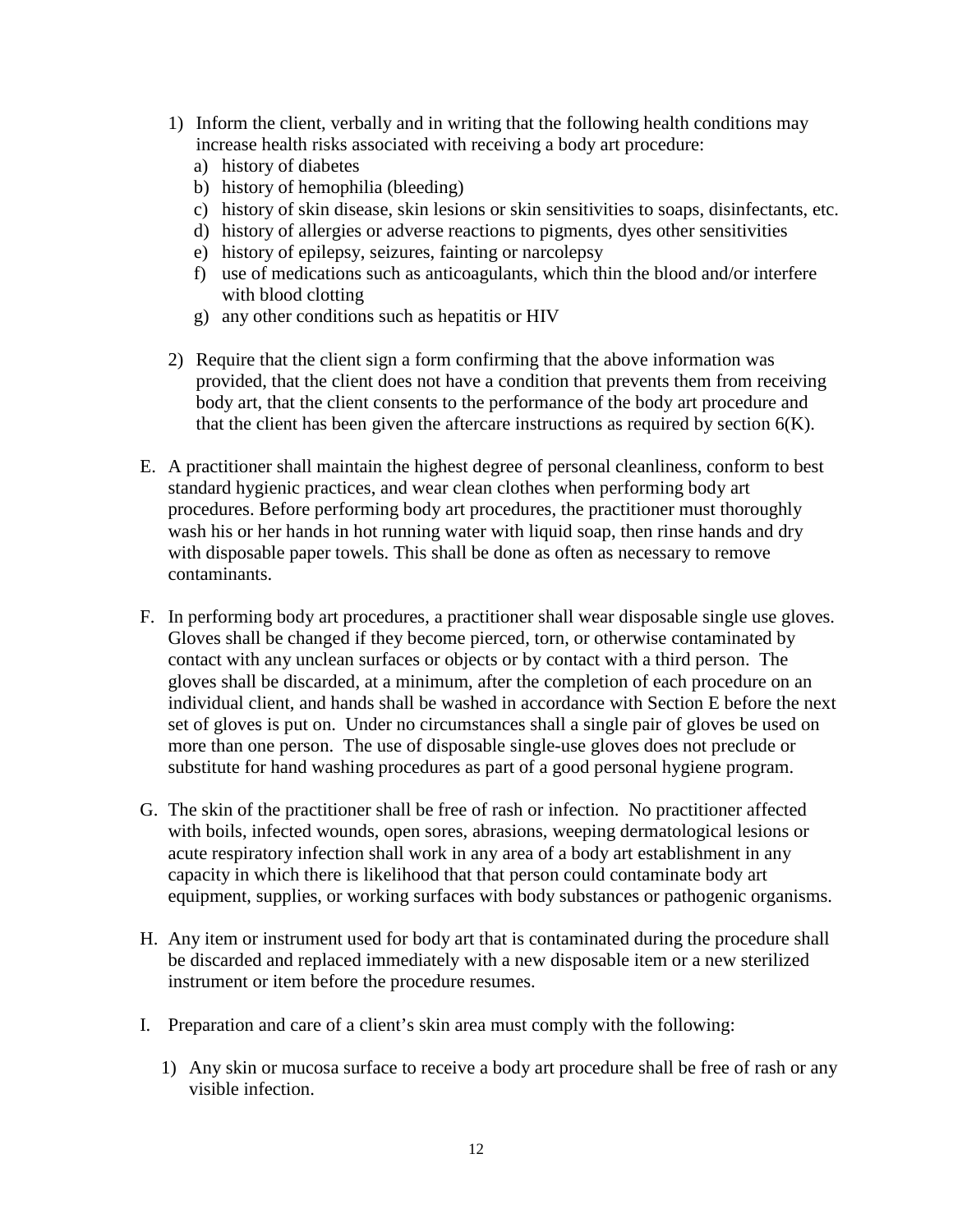- 2) Before a body art procedure is performed, the immediate skin area and the areas of skin surrounding where the body art procedure is to be placed shall be washed with soap and water or an approved surgical skin preparation. If shaving razors with singleservice blades are to be used, blades shall be discarded after each use, and reusable holders shall be cleaned and autoclaved after use. Following shaving, the skin and surrounding area shall be washed with soap and water. The washing pad shall be discarded after a single use.
- 3) In the event of bleeding, all products used to stop the bleeding or to absorb blood shall be single-use, and discarded immediately after use in appropriate covered containers, and disposed of in accordance with 105 CMR 480.000.
- J. Petroleum jellies, soaps and other products used in the application of stencils shall be dispensed and applied on the area to receive a body art procedure with sterile gauze or other sterile applicator to prevent contamination of the original container and its contents. The applicator or gauze shall be used once and then discarded.
- K. The practitioner shall provide each client with verbal and written instructions on the aftercare of the body art site. The written instructions shall advise the client:
	- 1) on the proper cleansing of the area which received the body art;
	- 2) to consult a health care provider for:
		- a) unexpected redness, tenderness or swelling at the site of the body art procedure;
		- b) any rash;
		- c) unexpected drainage at or from the site of the body art procedure; or
		- d) a fever within 24 hours of the body art procedure.
- L. Contaminated waste shall be stored, treated and disposed of in accordance with 105 CMR 480.000; Storage and Disposal of Infectious of Physically Dangerous Medical or Biological Waste, State Sanitary Code, Chapter VIII.

#### **7. Injury and Exposure Incident Reporting:**

- A. An Exposure Incident Report shall be completed by the close of the business day during which an exposure has, or might have been taken place, by the involved or knowledgeable body art practitioner for every exposure incident occurring in the conduct of any body art activity.
	- 1) Each Exposure Incident Report shall contain:
		- a) A copy of the application and consent form for the body art activity completed by a client or minor client involved in the exposure incident.
		- b) A full description of the exposure incident, including the portion of the body involved therein;
		- c) instrument(s) or other equipment implicated;
		- d) a copy of the body art practitioner license of the involved body art practitioner;
		- e) date and time of exposure;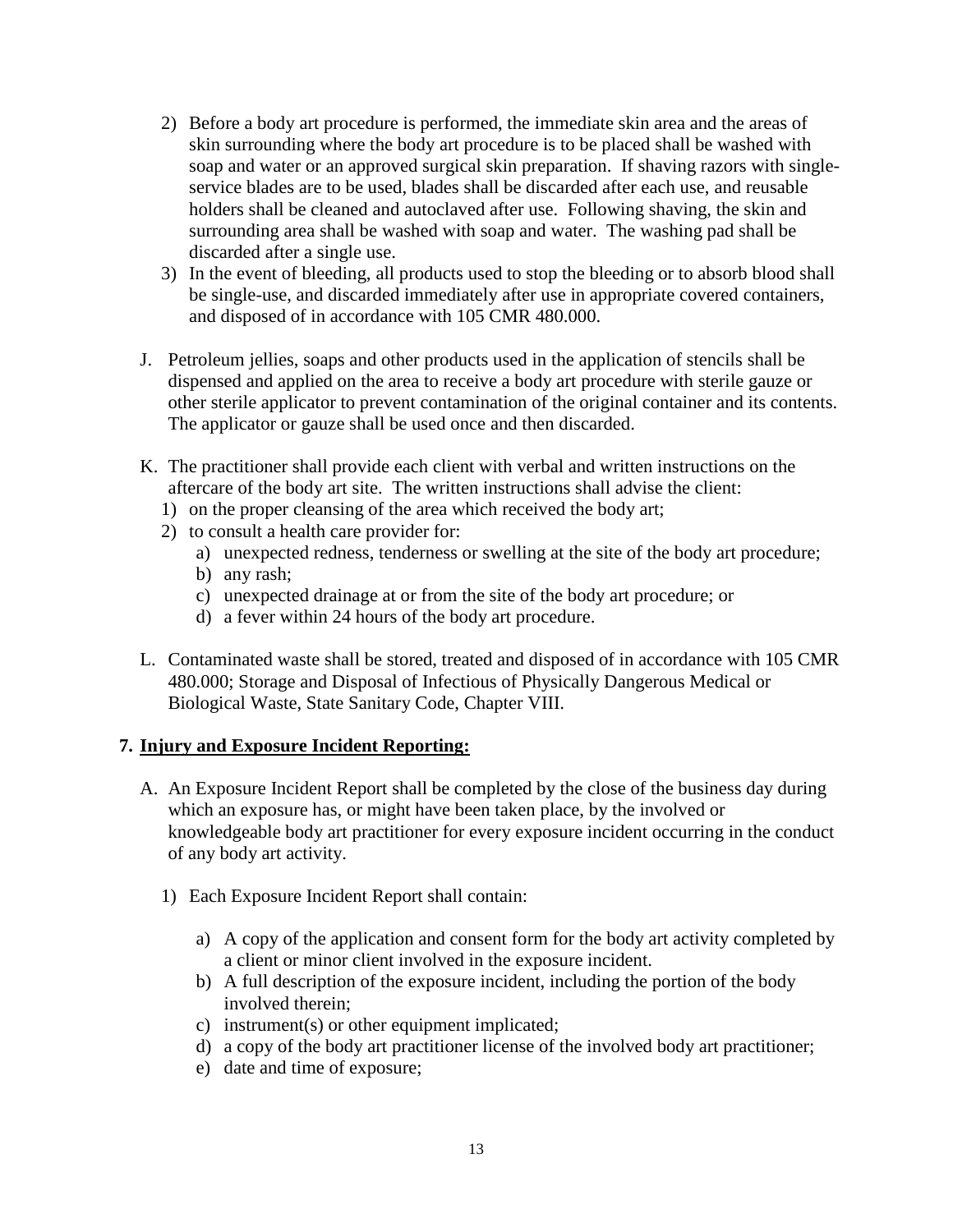- f) a copy of any medical history released to the body art establishment or body art practitioner; and
- g) information regarding any recommendation to refer to a physician or waiver to consult a physician by persons involved.
- B. A written report of any injury to include infection, complication or disease as a result of a body art procedure, or complaint of injury, infection, complication or disease, shall be forwarded by the operator to the Public Health Department which issued the permit, with a copy to the injured client within five working days of its occurrence or knowledge thereof.
	- 2) The injury report shall include:
		- a) The name of the affected client;
		- b) The name and location of the body art establishment involved;
		- c) The nature of the injury, infection, complication or disease
		- d) The name and address of the affected client's health care provider, if any;
		- e) Any other information considered relevant to the situation.

## **8. Complaints:**

- A. The Board shall investigate written complaints received about an establishment or practitioner's practices or acts, which may violate any provision of the Board's regulations. Anonymous complaints will not be accepted.
- B. If the Board finds that an investigation is not required because the alleged act or practice is not in violation of the Board's regulation, then the Board shall notify the complainant of this finding and the reasons on which it is based.
- C. If the Board finds that an investigation is required, because the alleged act or practice may be in violation of the Board's regulation, the Board shall investigate. If a finding is made that the act or practice is in violation of the Board's regulation, then the Board shall apply whatever enforcement action is appropriate to remedy the situation, pursuant to Section 12 of this regulation, and shall notify the complainant of its action in this manner.

# **9. Application for Body Art Establishment Permit**

- A. No person may operate a body art establishment except with a valid permit from the Board.
- B. No person shall allow another to practice body art or perform body art on premises owned and/or controlled by them unless the practitioner holds a permit issued in accordance with these regulations.
- C. The Operator of a body art establishment shall be responsible for ensuring that body art is not practiced or performed therein except in accordance with these regulations.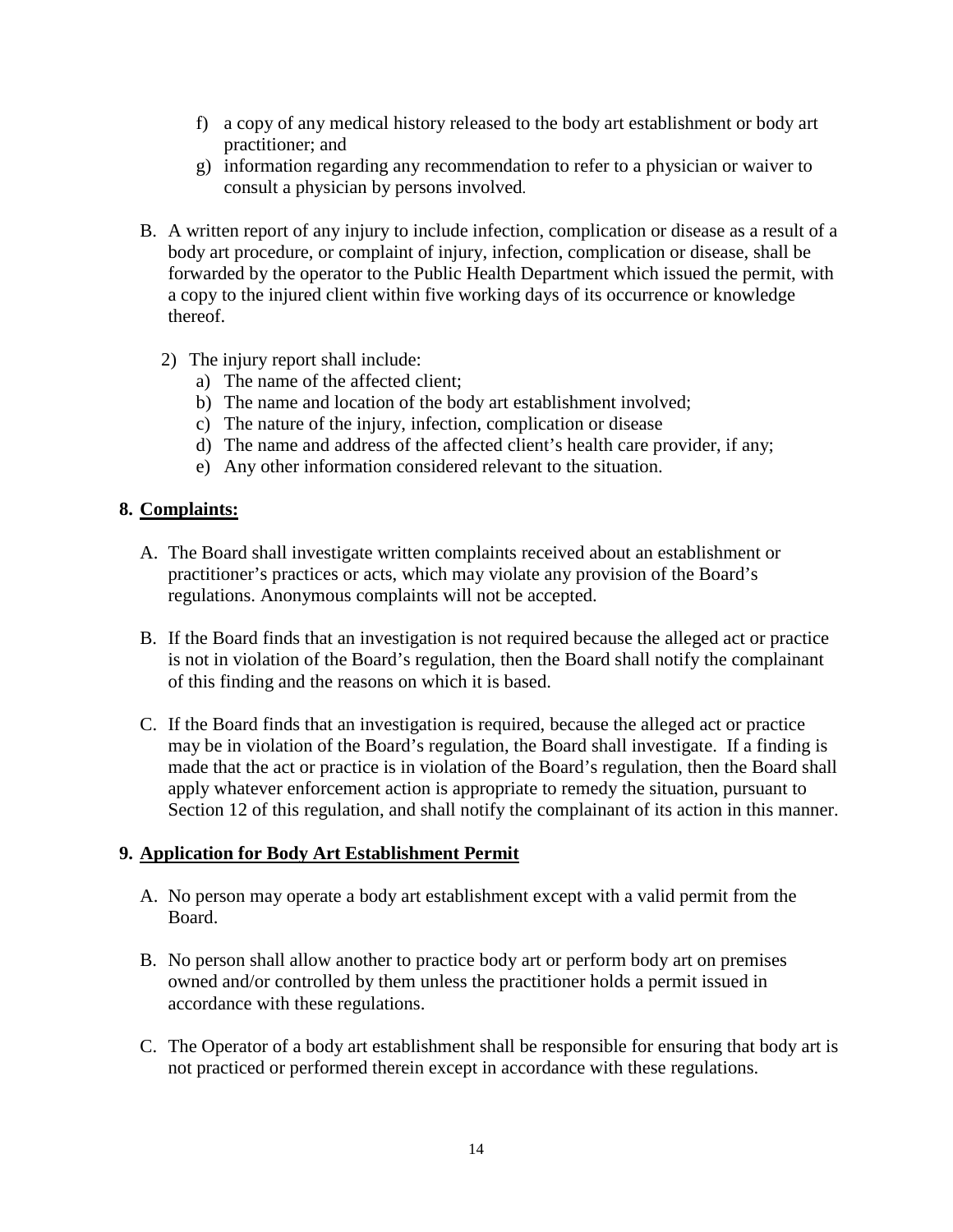- D. Applications for a permit shall be made on forms prescribed by and available from the Board. An applicant shall submit all information required by the form and accompanying instructions. The term "application" as used herein shall include the original and renewal applications.
- E. An establishment permit shall be valid from the date of issuance and shall automatically expire in one (1) year from the date of issuance unless revoked sooner by the Board.
- F. The Board shall require that the applicant provide, at a minimum, the following information in order to be issued an establishment permit:
	- 1) Name, address, and telephone number of:
		- a) the body art establishment
		- b) the operator of the establishment; and
		- c) the body art practitioner(s) working at the establishment
	- 2) The manufacturer, model number, model year, and serial number where applicable, of the autoclave used in the establishment.
	- 3) A signed and dated acknowledgement that the applicant has received read and understands the requirements of the Board's Body Art Regulation.
	- 4) A drawing of the floor plan of the proposed establishment to scale for a plan review by the Board, as part of the permit application process; and
	- 5) Such additional information as the Board may require.
- G. There is an annual establishment registration and licensing fee of \$150.00 per Body Art Establishment.
- H. A permit for a body art establishment shall not be transferable from one place or person to another.
- I. A body art establishment permit shall be conditional upon continued compliance with all provisions of these regulations.
- J. The Board may condition the issuance of a body art establishment permit upon compliance with any such terms, conditions and restrictions that will promote public health and safety and the failure to comply with any such terms, conditions or restrictions shall be deemed a violation of these regulations and the permit.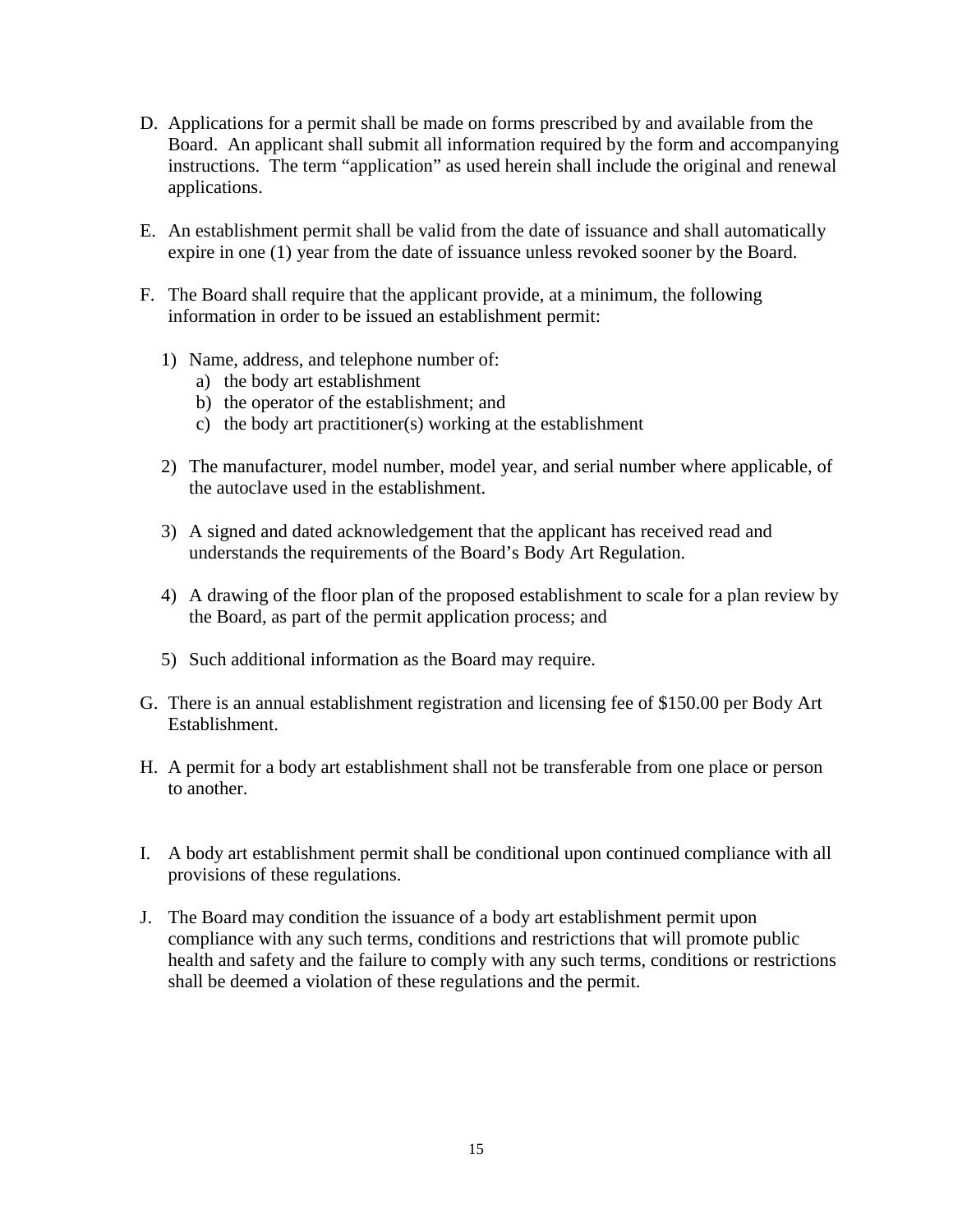## **Application for Body Art Practitioner Permit**

- A. No person shall practice body art or perform any body art procedure without first obtaining a practitioner permit from the Board. There is a two (2) year registration and licensing fee of \$100.00 per Body Art Practitioner.
- B. No person shall practice body art or perform any body art procedure outside of a body art establishment with a valid permit issued in according with this regulation.
- C. A person may apply for a body piercing practitioner permit, a tattoo practitioner permit, or both.
- D. A practitioner shall be at minimum of 18 years of age.
- E. Application for a practitioner permit shall include:
	- 1) Name
	- 2) Date of birth
	- 3) Resident address
	- 4) Mailing address
	- 5) Phone number
	- 6) Place of employment as a practitioner; and
	- 7) Training and/or experience as set out in Section 10(F) below.
- F. Practitioner Training and Experience:
	- 1) In reviewing an application for a practitioner permit, the Board may consider experience, training and/or certification acquired in other states that regulate body art.
	- 2) Training for all practitioners shall be approved by the Board and, at a minimum, shall include the following:
		- a) blood borne pathogen training program (or equivalent) which includes infectious disease control; waste disposal; hand washing techniques; sterilization equipment operation and methods and sanitization, disinfection and sterilization methods and techniques:
		- b) current certification in First Aid and Cardiopulmonary Resuscitation (CPR);
		- c) examples of courses approved by the Board include "Preventing Disease Transmission" (American Red Cross) and "Bloodborne Pathogen Training" (U.S. OSHA).
		- d) Training/courses provided by professional body art organizations or associations or by equipment manufacturers may also be submitted to the Board for approval.
	- 3) The applicant for body piercing practitioner permit shall provide documentation, acceptable to the Board, that s/he completed a course on anatomy, completed an examination on anatomy, or possesses an equivalent combination of training and experience deemed acceptable to the Board.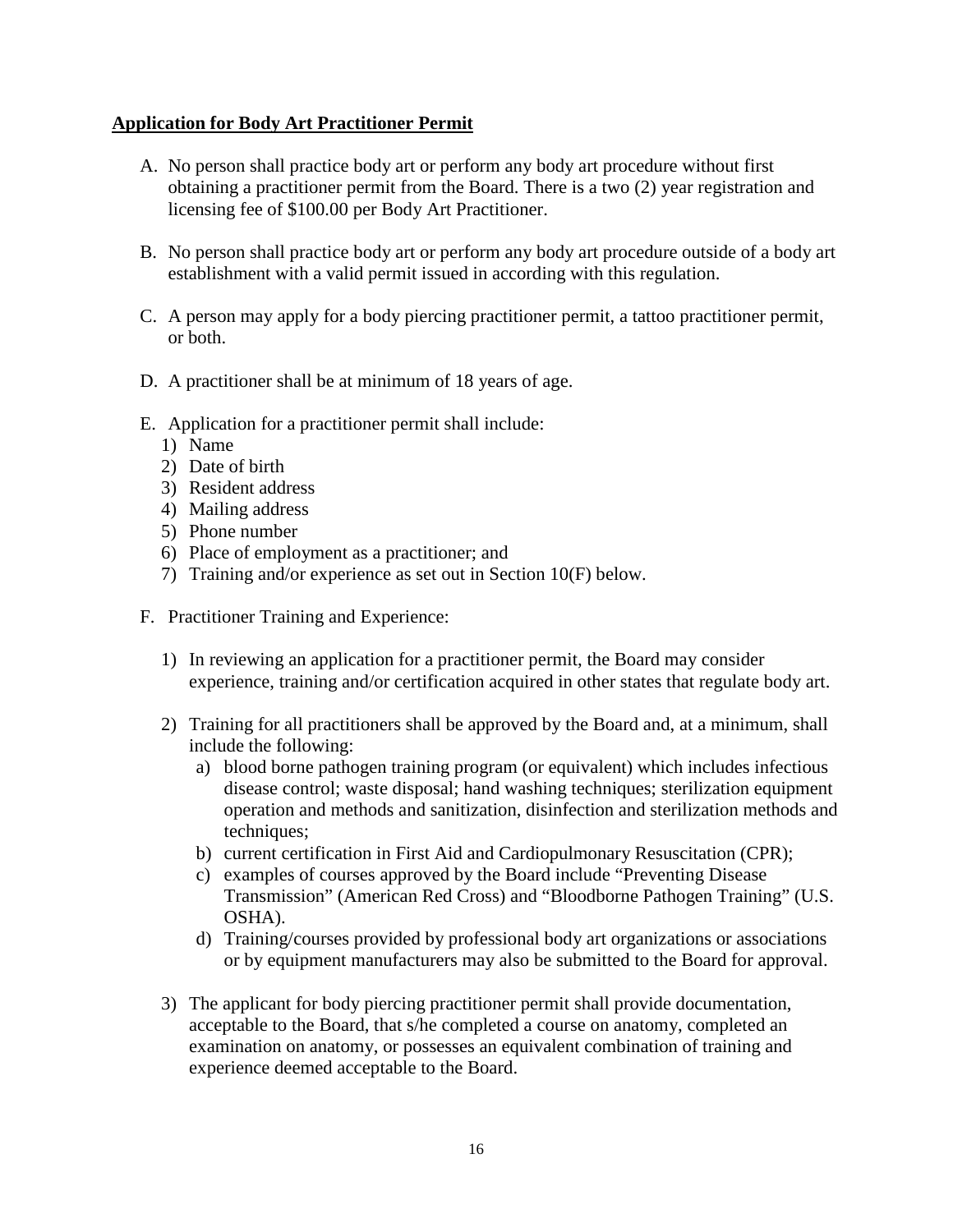- 4) The applicant for a tattoo practitioner permit shall provide documentation, acceptable to the Board, that s/he completed a course on anatomy and physiology with a grade of C or better at a college accredited by the New England Association of Schools and Colleges, or comparable accrediting entity. This course must include instruction on the integumentary system (skin).
- 5) The applicant for all practitioners shall submit evidence, satisfactory to the Board, of at least two years actual experience in the practice of performing body art activities of the kind for which the applicant seeks a body art practitioner permit to perform, whether such experience was obtained within or outside of the Commonwealth, one year of which may be in the position of an apprentice. Applicants that complete 2 consecutive years of satisfactory apprenticeship program experience in the Town may qualify for such a permit.
- 6) A practitioner's permit shall be conditioned upon continued compliance with all applicable provisions of these regulations.

# **10. Body Art Practitioner Apprenticeship Program**

- A. Body art establishments may permit body art apprenticeships according to the following:
	- 1) The apprentice must be at least eighteen (18) years of age.
	- 2) The apprentice must submit a completed application for a body art apprentice Board of Health permit.
	- 3) No person shall practice body art or perform any body art procedure without first obtaining the appropriate Board of Health Practitioner Permit.
- B. Apprentice training must consist of the following:
	- 1) The apprenticeship must be at least one (1) year but not last longer than two (2) years.
	- 2) The apprentice must submit a completed Plymouth Public Health Department Apprentice Task Sheet upon apprenticeship completion.
	- 3) An apprentice shall not perform any form of body art on a client or the person of another without first satisfying requirements within section 10.F.1-4.
	- 4) An apprentice can only perform any form of body art on a client or another person when under direct supervision of a master practitioner.
- C. Master Practitioner:
	- 1) A master practitioner shall have a minimum of five (5) years of experience in the field of body art they plan on teaching.
	- 2) A master practitioner shall have a permit to perform body art in the Town of Plymouth for at least two (2) years.
	- 3) A master practitioner shall hold a current body art practitioner Board permit.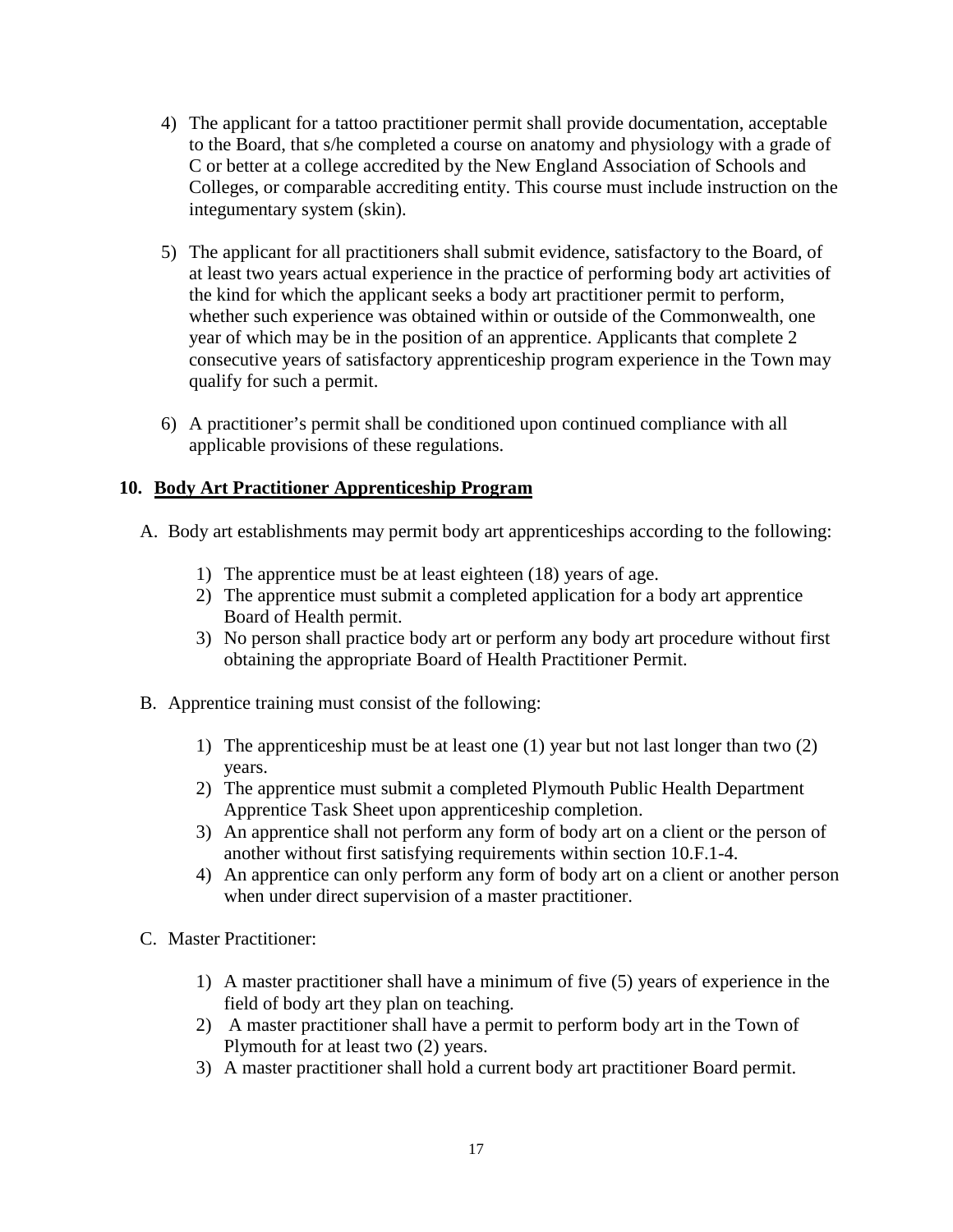- 4) The master practitioner shall maintain adequate records of each apprenticeship, including but not limited to a copy of Plymouth Public Health Department Apprenticeship Task Sheet.
- 5) The master practitioner shall not have more than one (1) active apprentice.
- D. Apprentices at body art establishments:
	- 1) Body art establishments shall have no more than two (2) active apprentices.
	- 2) An establishment shall maintain adequate records of each apprenticeship including but not limited to apprentice applicant information, apprentice work hours, and a copy of the Plymouth Public Health Department Apprenticeship Task Sheet.
	- 3) An establishment shall have a Board permit to operate with at least two successive (2) years of operations in the Town.
	- 4) An establishment shall hold a current body art Board permit.
- E. Apprentices and clients:
	- 1) A client shall receive advisement from an apprentice prior to performing any body art activity that states the apprentice is acting only under a body art practitioner apprenticeship permit.
	- 2) Then the apprentice must obtain written consent from a client prior to performing any body art apprenticeship activities upon the client. This written consent shall be an attachment to a client's signed informed consent document. The body art establishment must retain this as documentation for an apprentice's apprenticeship record.

# **11. Guest Practitioner**

- A. Guest Practitioners are allowed to operate in permitted Body Art Establishments only, provided the Guest Practitioner:
	- 1) Submits a completed application for a Guest Practitioner Permit.
	- 2) Pays the established registration and licensing fee of \$100.
	- 3) Provides documentation showing at least two (2) years of experience as a permitted Body Art Practitioner in another location.
	- 4) Provides through acceptable documentation that they meet the training requirements of *Section 11 D-F* (in their entirety) of these regulations.
	- 5) Guest Practitioners Permits are good for fourteen (14) days from the date of issue.
	- 6) Guest Practitioners shall adhere to and abide by all relevant provisions of this Body Art Regulation.

# **12. Enforcement**

A. The Board may deny or refuse any body art establishment permit or body art practitioner permit if the application is incomplete, the applicant has failed to meet the qualifications set forth in these regulations or if the applicant fails to satisfy the Board that issuance of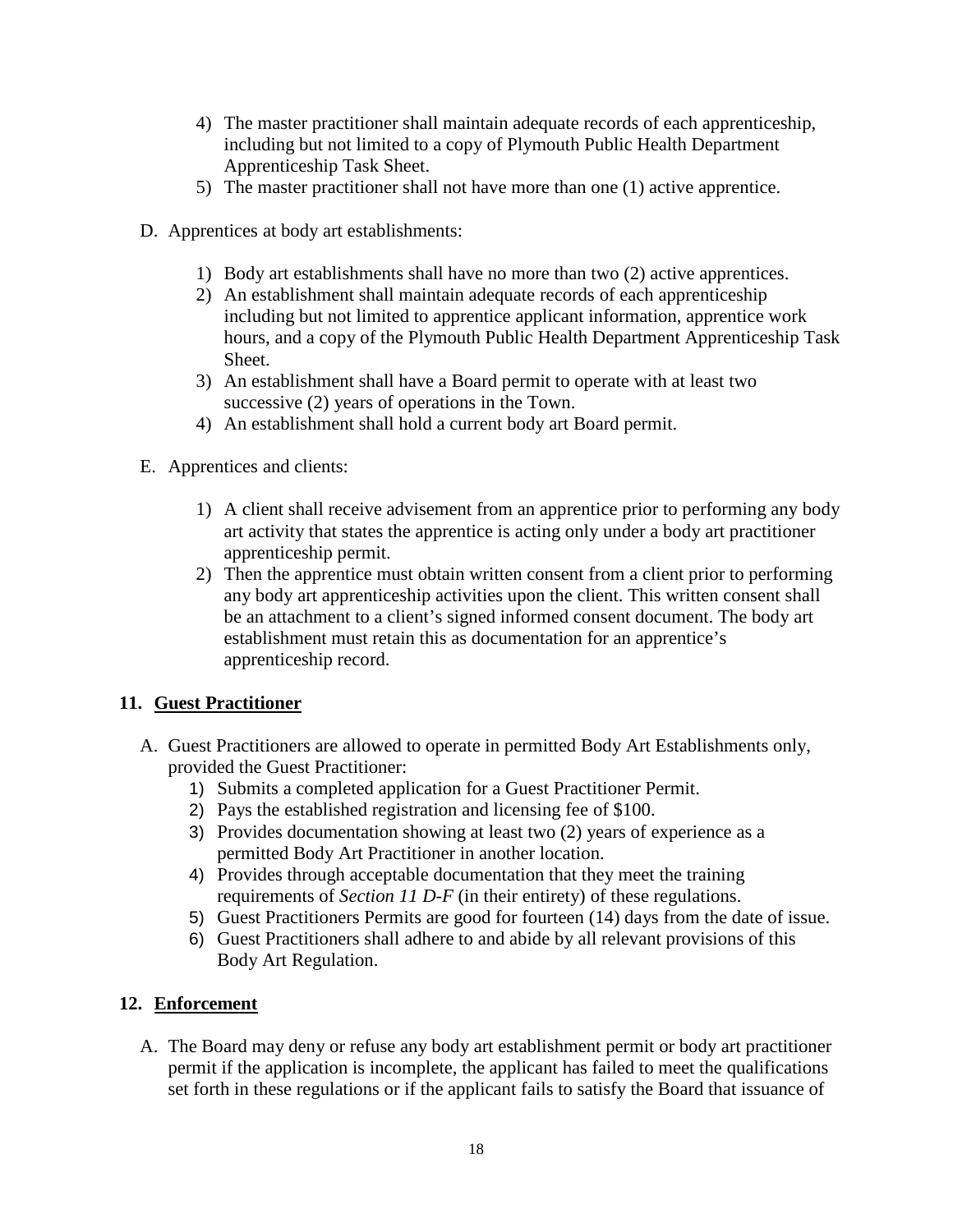the permit is consistent with the purpose of these Regulations which is to ensure public health and safety. Without limiting the generality of the foregoing, any of the reasons set forth in the following section which may justify suspension or revocation of a permit may also justify the Board's decision to refuse to issue or renew a permit.

- B. The Board may suspend or revoke a permit on the following grounds, each of which, in and of itself, shall constitute full and adequate grounds for revocation or suspension:
	- 1) any actions which would indicate that the health or safety of the public would be at risk;
	- 2) fraud, deceit or misrepresentation in obtaining a permit, or its renewal;
	- 3) criminal conduct which the Board determines to be of such a nature as to render the establishment, practitioner or applicants unfit to practice body art as evidenced by criminal proceedings resulting in a conviction, guilty plea, or plea of nolo contendere or an admission of sufficient facts;
	- 4) any present or past violation of the Board's regulation governing the practice of body art;
	- 5) practicing body art while the ability to practice is impaired by alcohol, drugs physical disability or mental instability;
	- 6) being habitually drunk or being dependent on, or a habitual user of narcotics, barbiturates, amphetamines, hallucinogens, or other drugs having similar effects;
	- 7) knowingly permitting, aiding or abetting an unauthorized person to perform activities requiring a permit;
	- 8) continuing to practice while his/her permit is lapsed, suspended, or revoked;
	- 9) having been disciplined in another jurisdiction in any way by the proper permitting authority for reasons substantially the same as those set forth in the Board's regulations;
	- 10) other just and sufficient cause, which the Board may determine would render the establishment, practitioner or applicant unfit to practice body art.
- C. No permit will be denied, suspended or revoked until after the Board holds a hearing, notice of which shall be given to the applicant or permit holder at least seven days prior thereto. Such notice shall be deemed given upon mailing same, certified mail, return receipt requested, to the address listed on the permit application. After the hearing, the Board may deny, suspend, revoke, modify, or refuse to renew a permit, if the Board finds that the applicant, establishment, or practitioner has failed to comply with the Board's regulation and/or the terms and conditions of any permit issued under the Board's regulation. Applicants initially denied a permit can reapply for a permit at any time with the proper documentation. The Board may determine a reasonable time period for suspension and revocation based on the severity of the violation pending the hearing.
- D. This regulation may be enforced by agents of the Town's Board of Health. The penalty for a violation of any provision of these Rules and Regulations shall be \$100.00 per offense as established by the Town of Plymouth By-laws, article 2, section 1.2. Each day that a violation continues shall be deemed to be a separate offense. In accordance with